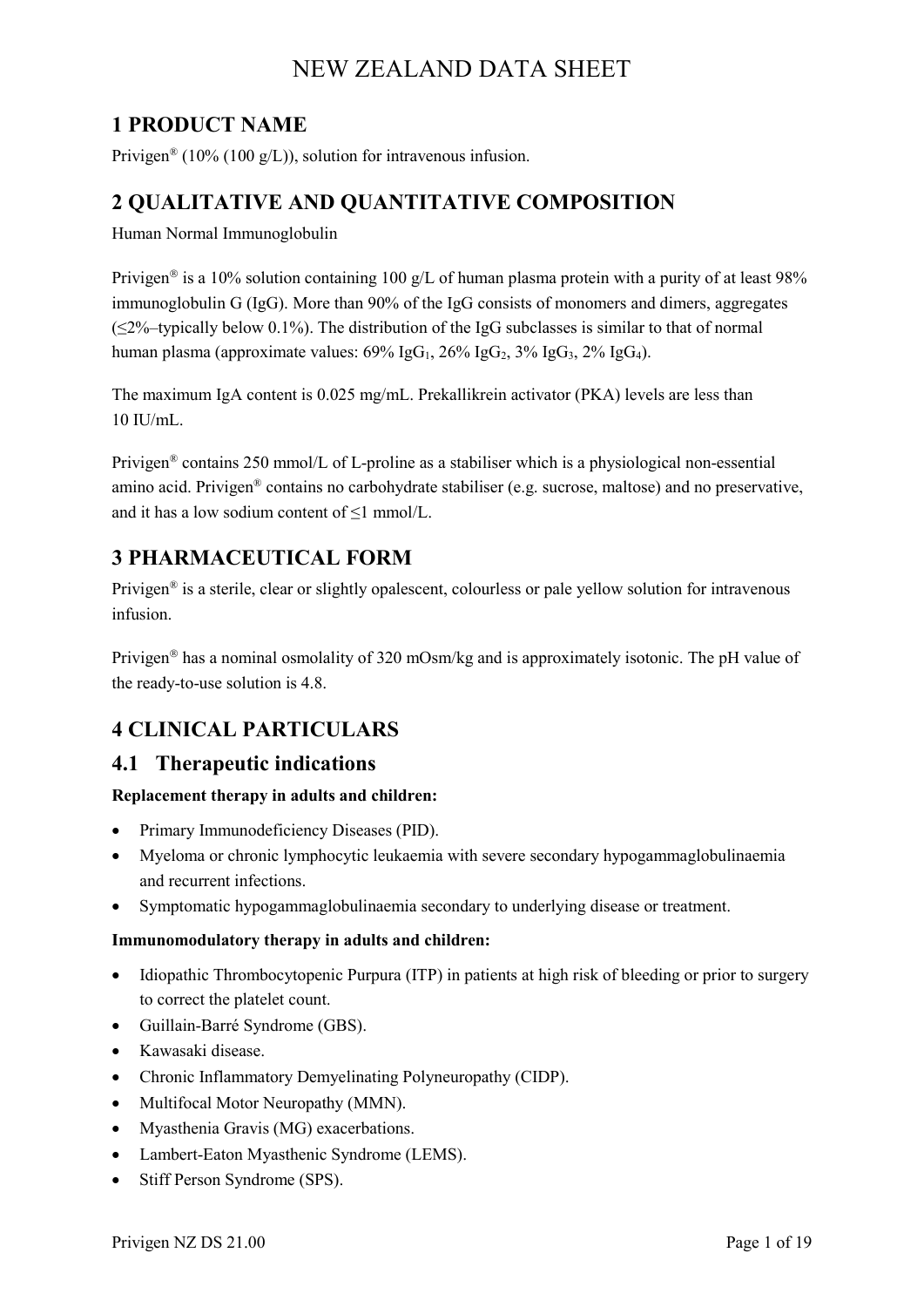## **4.2 Dose and method of administration**

#### **Dose**

The recommended dosage and dosage regimen are summarised in **Table 1** and are given as a guideline. The dose and dose regimen are dependent on the indication.

In replacement therapy the dosage may need to be individualised for each patient depending on the pharmacokinetic and clinical response.

In immunomodulatory therapy adjustment of both dose and infusion interval is empirical and should be based on the patient's clinical state.

| <b>Indication</b>                                                                                                                                        | Dose                               | <b>Frequency of infusions</b>                                                |
|----------------------------------------------------------------------------------------------------------------------------------------------------------|------------------------------------|------------------------------------------------------------------------------|
| <b>Replacement therapy</b>                                                                                                                               |                                    |                                                                              |
| Primary immunodeficiency<br>diseases                                                                                                                     | Starting dose: $0.4 - 0.8$ g/kg bw | Every 2–4 weeks to obtain IgG trough<br>level of at least $4-6$ g/L          |
|                                                                                                                                                          |                                    | 3–6 months are required after the<br>initiation of therapy for equilibration |
|                                                                                                                                                          | Thereafter: $0.2-0.8$ g/kg bw      | $2-4$ weeks                                                                  |
| Secondary immunodeficiency<br>myeloma or chronic<br>lymphocytic leukaemia<br>with severe secondary<br>hypogammaglobulinaemia<br>and recurrent infections | $0.2 - 0.4$ g/kg bw                | Every 3–4 weeks to obtain IgG trough<br>level of at least $4-6$ g/L          |
| Symptomatic<br>hypogammaglobulinaemia<br>secondary to underlying disease<br>or treatment                                                                 | $0.2 - 0.4$ g/kg bw                | Every 3–4 weeks to obtain IgG trough<br>level of at least $4-6$ g/L          |

**Table 1: Dosage recommendations and frequency of infusions**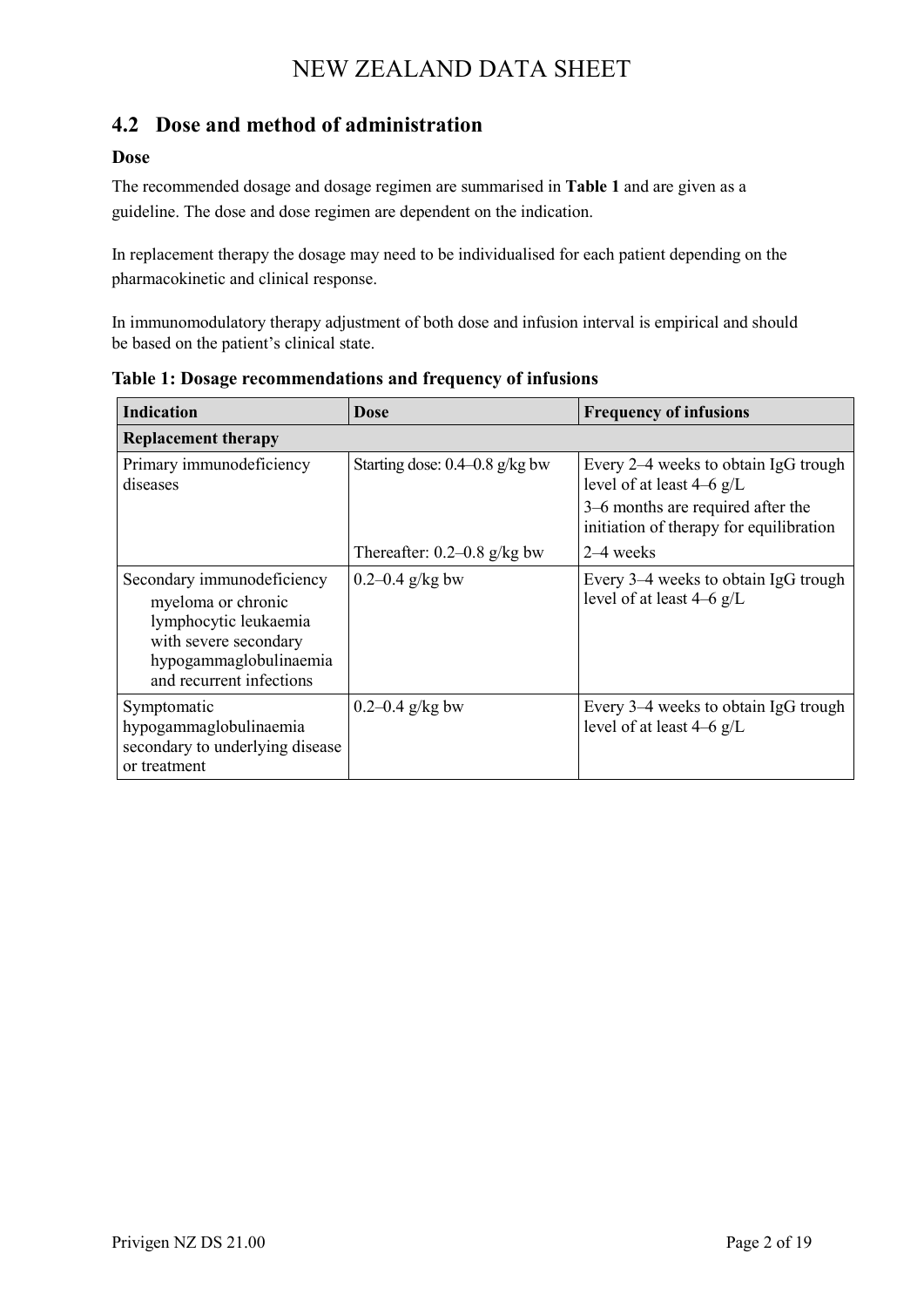| <b>Immunomodulatory therapy</b>                      |                                                                             |                                                                            |
|------------------------------------------------------|-----------------------------------------------------------------------------|----------------------------------------------------------------------------|
| Idiopathic thrombocytopenic<br>purpura               | $0.8-1$ g/kg bw<br><b>or</b>                                                | On day 1, possibly repeated once<br>within 3 days                          |
|                                                      | $0.4$ g/kg bw/day                                                           | Over 2–5 days<br>Treatment can be repeated if relapse<br>occurs            |
| Guillain-Barré syndrome                              | $0.4$ g/kg bw/day                                                           | Over 5 days<br>(experience in children limited)                            |
| Kawasaki disease                                     | $1.6-2$ g/kg bw<br>or                                                       | In divided doses over 2–5 days in<br>association with acetylsalicylic acid |
|                                                      | $2$ g/kg bw                                                                 | In one dose in association with<br>acetylsalicylic acid                    |
| Chronic inflammatory<br>demyelinating polyneuropathy | Starting dose: 2 g/kg bw                                                    | In divided doses over 2-5 days                                             |
|                                                      | Maintenance: $1 \frac{g}{kg}$ bw                                            | Every 3 weeks over 1-2 days                                                |
| Multifocal motor neuropathy                          | Induction: 2 g/kg bw                                                        | In divided doses over 2-5 days                                             |
|                                                      | Maintenance: $0.4-2$ g/kg bw                                                | Every 2-6 weeks                                                            |
| Myasthenia gravis<br>exacerbations                   | Prior to surgery or during<br>myasthenic crisis<br>Induction: $1-2$ g/kg bw | In divided doses over 2-5 days                                             |
|                                                      | Maintenance: $0.4-1$ g/kg bw                                                | Every 4–6 weeks                                                            |
| Lambert-Eaton myasthenic<br>syndrome                 | Induction: 2 g/kg bw                                                        | In divided doses over 2–5 days                                             |
|                                                      | Maintenance: $0.4-1$ g/kg bw                                                | Every 2–6 weeks                                                            |
| Stiff person syndrome                                | Induction: 2 g/kg bw                                                        | In divided doses over 2-5 days                                             |
|                                                      | Maintenance: 1-2 g/kg bw                                                    | Every 4-6 weeks                                                            |

The use of Privigen® has not been established in patients with neurological indications under the age of 18 years.

 $bw = body weight$ 

#### **Paediatric population**

The dose in children is not different from that of adults as the dose for each indication is given by body weight and adjusted to the clinical outcome.

#### **Method of administration**

Privigen® should be infused intravenously.

Patients naive to human normal immunoglobulin, patients switched from an alternative IVIg product or patients who have not received IVIg for a long time should have vital signs and general status monitored regularly during and for the first hour after the first infusion. In such patients the initial infusion rate is 0.3 mL/kg body weight/hr. If well tolerated, the rate of administration may gradually be increased to 4.8 mL/kg body weight/hr. In a clinical study in PID patients, the maximum infusion rate was 7.2 mL/kg body weight/hr (see section 5.1).

For neurological conditions the patient's response to treatment should be regularly monitored, and if the response is inadequate, stopping treatment should be considered based on the clinical judgement of the treating physician.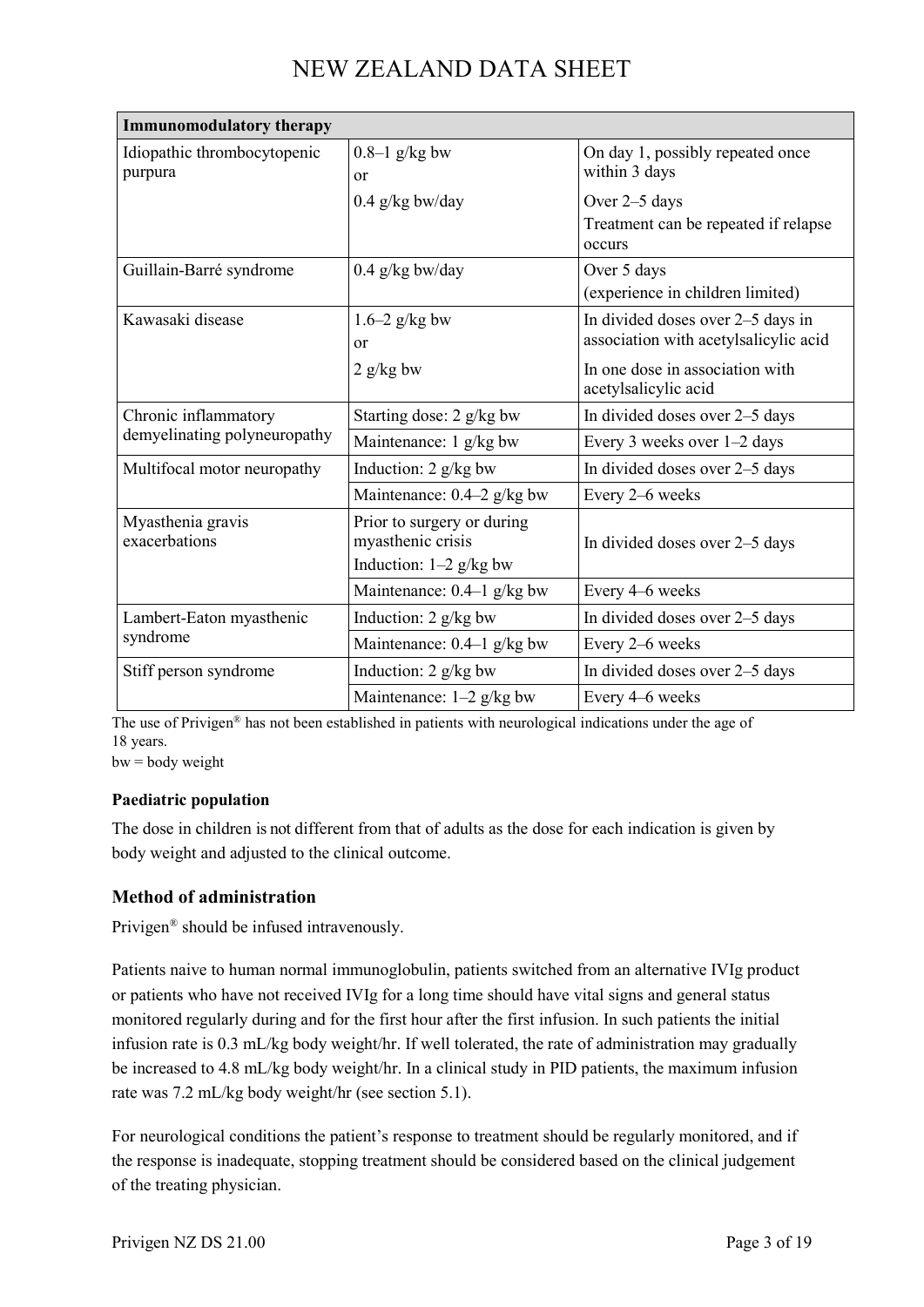In patients at risk for acute renal failure or thromboembolic adverse reactions, IVIg products should be administered at the minimum rate of infusion and dose practicable.

In case of an adverse reaction, the rate of administration must be reduced or the infusion stopped. The treatment required depends on the nature and severity of the side effect.

In case of shock, the current medical standards for shock treatment should be implemented.

If desired, Privigen<sup>®</sup> can be diluted with glucose  $5\%$  solution, using aseptic technique.

The name and batch number of the product should be recorded every time Privigen® is administered to a patient in order to maintain a link between the patient and the batch of the product.

For further instructions, see sections 4.4 and 6.6.

### **4.3 Contraindications**

Hypersensitivity to the active substance or the excipient.

Hypersensitivity to human immunoglobulins, especially in patients with IgA deficiency where the patient has anti-IgA antibodies.

### **4.4 Special warnings and precautions for use**

Privigen® contains the excipient L-proline. Physicians should weigh the risk/benefit of Privigen® in patients with hyperprolinaemia type I and type II on an individual basis.

Certain severe adverse reactions may be related to the rate of infusion. Reactions to IVIg tend to be related to the infusion rate and are most likely to occur during the first hour of the infusion. The recommended infusion rate given in section 4.2 must be closely followed. Patients must be closely monitored and carefully observed for any symptoms throughout the infusion period.

Certain adverse reactions may occur more frequently:

- in case of high rate of infusion
- in patients with hypogammaglobulinaemia or agammaglobulinaemia, with or without IgA deficiency
- in patients who receive human immunoglobulin for the first time or, in rare cases, when the human normal immunoglobulin product is switched or when there has been a long interval since the previous infusion.

Potential complications can often be avoided by ensuring that patients:

- are not sensitive to human normal immunoglobulin by initially infusing the product slowly (0.3 mL/kg body weight/hr)
- are carefully monitored for any symptoms throughout the infusion period. In particular, patients naive to human normal immunoglobulin, patients switched from an alternative IVIg product or when there has been a long interval since the previous infusion, should be monitored during the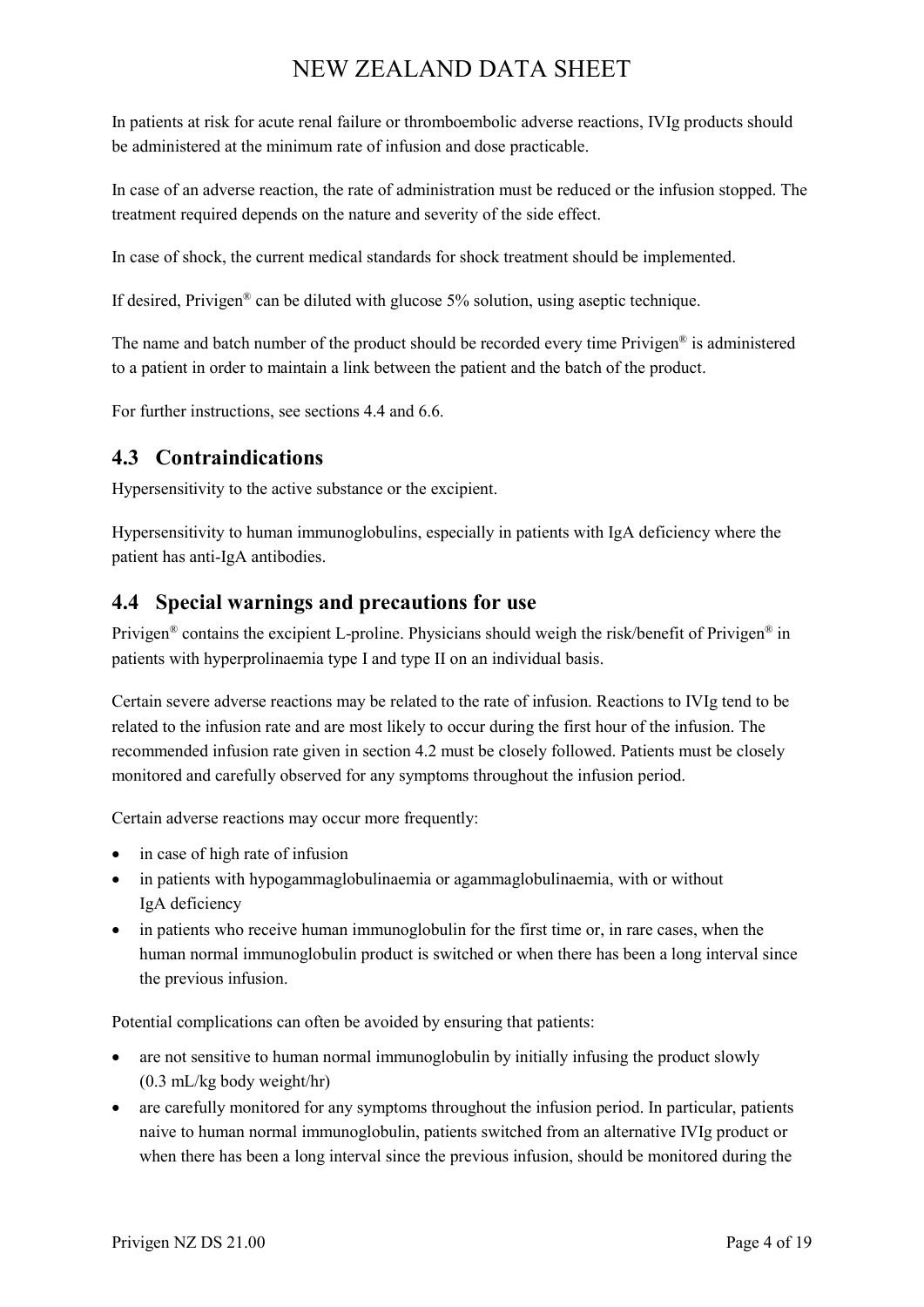first infusion and for the first hour after the first infusion, in order to detect potential adverse signs. All other patients should be observed for at least 20 minutes after administration.

In case of adverse reaction, either the rate of administration must be reduced or the infusion stopped. The treatment required depends on the nature and severity of the adverse reaction. In case of shock, standard medical treatment for shock should be implemented.

In all patients, IVIg administration requires adequate hydration prior to the initiation of the infusion.

#### **Hypersensitivity**

True hypersensitivity reactions are rare. They can occur in patients with anti-IgA antibodies. IVIg is not indicated in patients with selective IgA deficiency where the IgA deficiency is the only abnormality of concern.

Rarely, human normal immunoglobulin can induce a fall in blood pressure with anaphylactic reaction, even in patients who have tolerated previous treatment with human normal immunoglobulin.

#### **Haemolytic Anaemia**

IVIg products can contain blood group antibodies (e.g. anti-A and anti-B) which may act as haemolysins and induce *in vivo* coating of red blood cells (RBC) with immunoglobulin, causing a positive direct antiglobulin reaction (Coombs' test) and, rarely, haemolysis. Haemolytic anaemia can develop subsequent to IVIg therapy due to enhanced RBC sequestration. The Privigen® manufacturing process includes an immunoaffinity chromatography (IAC) step that specifically reduces blood group A and B antibodies (isoagglutinins A and B). Clinical data with Privigen<sup>®</sup> manufactured with the IAC step show statistically significant reductions of haemolytic anaemia (see section 4.8, section 5.1).

Isolated cases of haemolysis-related renal dysfunction/renal failure or disseminated intravascular coagulation and death have occurred.

The following risk factors are associated with the development of haemolysis: high doses, whether given as a single administration or divided over several days; blood group A, B and AB (non-O blood group), and underlying inflammatory state. As this event was commonly reported in blood group A, B or AB (non-O blood group) patients receiving high doses for non-PID indications, increased vigilance is recommended.

Haemolysis has rarely been reported in patients given replacement therapy for PID.

IVIg recipients should be monitored for clinical signs and symptoms of haemolysis. If signs and/or symptoms of haemolysis develop during or after an IVIg infusion, discontinuation of the IVIg treatment should be considered by the treating physician (see also section 4.8).

#### **Aseptic Meningitis Syndrome (AMS)**

Aseptic meningitis syndrome has been reported to occur in association with IVIg treatment.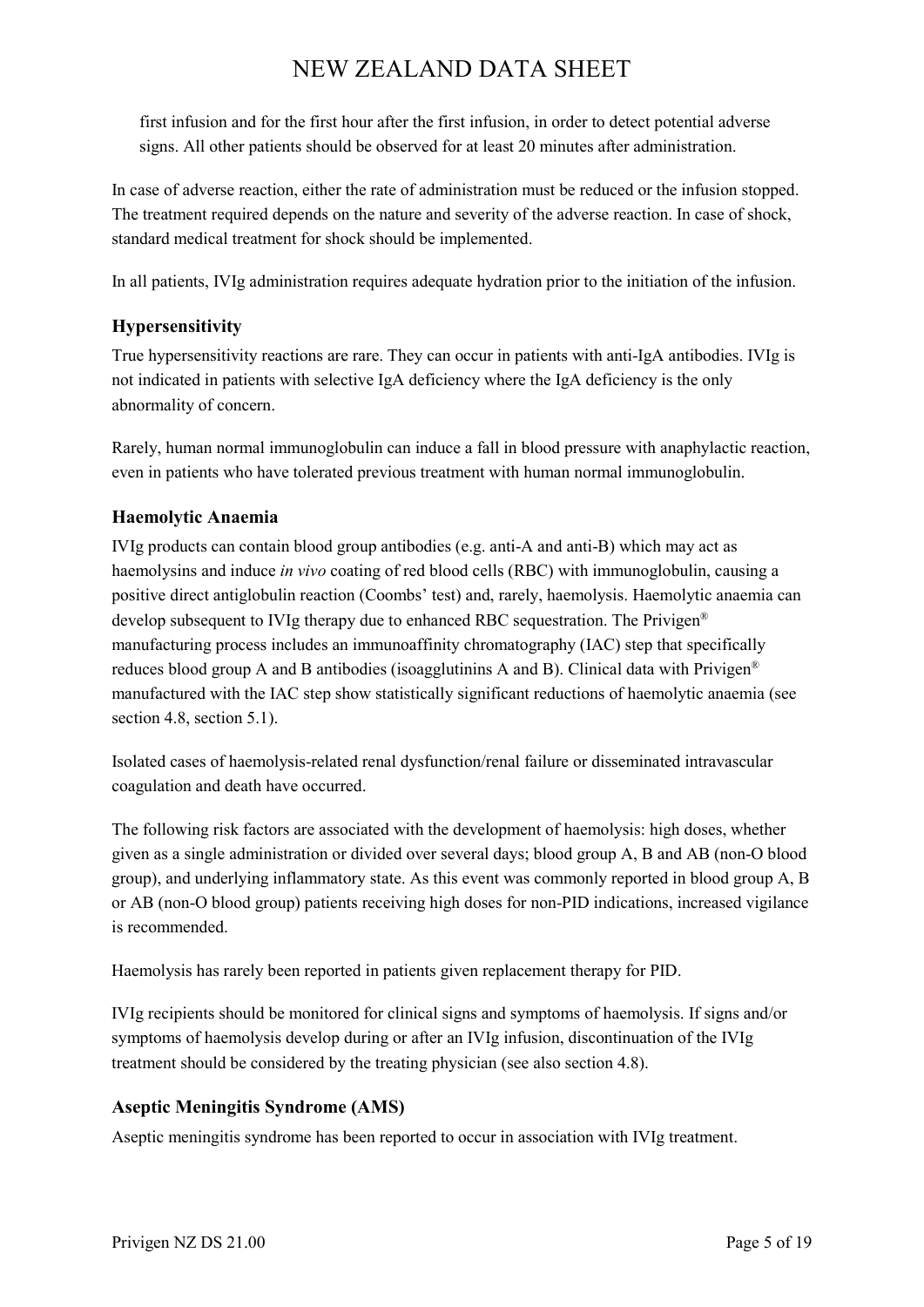Discontinuation of IVIg treatment has resulted in remission of AMS within several days without sequelae. The syndrome usually begins within several hours to 2 days following IVIg treatment. Cerebrospinal fluid studies are frequently positive with pleocytosis up to several thousand cells per mm<sup>3</sup>, predominantly from the granulocytic series, and elevated protein levels up to several grams/L, but negative culture results.

AMS may occur more frequently in association with high-dose ( $\geq$ 2 g/kg) IVIg treatment.

#### **Thromboembolism**

There is clinical evidence of an association between IVIg administration and thromboembolic events such as myocardial infarction, cerebral vascular accident (including stroke), pulmonary embolism and deep vein thromboses which is assumed to be related to a relative increase in blood viscosity through the high influx of immunoglobulin in at-risk patients. Caution should be exercised in prescribing and infusing IVIg in obese patients and in patients with pre-existing risk factors for thrombotic events (such as advanced age, hypertension, diabetes mellitus and a history of vascular disease or thrombotic episodes, patients with acquired or inherited thrombophilic disorders, patients with prolonged periods of immobilisation, severely hypovolaemic patients, patients with diseases which increase blood viscosity).

In patients at risk for thromboembolic adverse reactions, IVIg products should be administered at the minimum rate of infusion and dose practicable based on clinical judgement.

#### **Acute Renal Failure**

Cases of acute renal failure have been reported in patients receiving IVIg therapy. In most cases, risk factors have been identified, such as pre-existing renal impairment, diabetes mellitus, hypovolaemia, overweight, concomitant nephrotoxic medicinal products or age over 65 years.

In cases of renal impairment, IVIg discontinuation should be considered. While these reports of renal dysfunction and acute renal failure have been associated with the use of many of the licensed IVIg products containing various excipients such as sucrose, glucose and maltose, those containing sucrose as a stabiliser accounted for a disproportionate share of the total number. In patients at risk, the use of IVIg products that do not contain sucrose should therefore be considered. Privigen® does not contain sucrose, maltose or glucose.

In patients at risk of acute renal failure, IVIg products should be administered at the minimum rate of infusion and dose practicable based on clinical judgement.

#### **Transfusion-Related Acute Lung Injury (TRALI)**

Noncardiogenic pulmonary oedema may very rarely occur following treatment with IVIg products, including Privigen®. TRALI is characterised by severe respiratory distress, pulmonary oedema, hypoxaemia, normal left ventricular function, and fever. Symptoms typically appear within 1 to 6 hours following treatment.

Monitor patients for pulmonary adverse reactions. TRALI may be managed using oxygen therapy with adequate ventilatory support.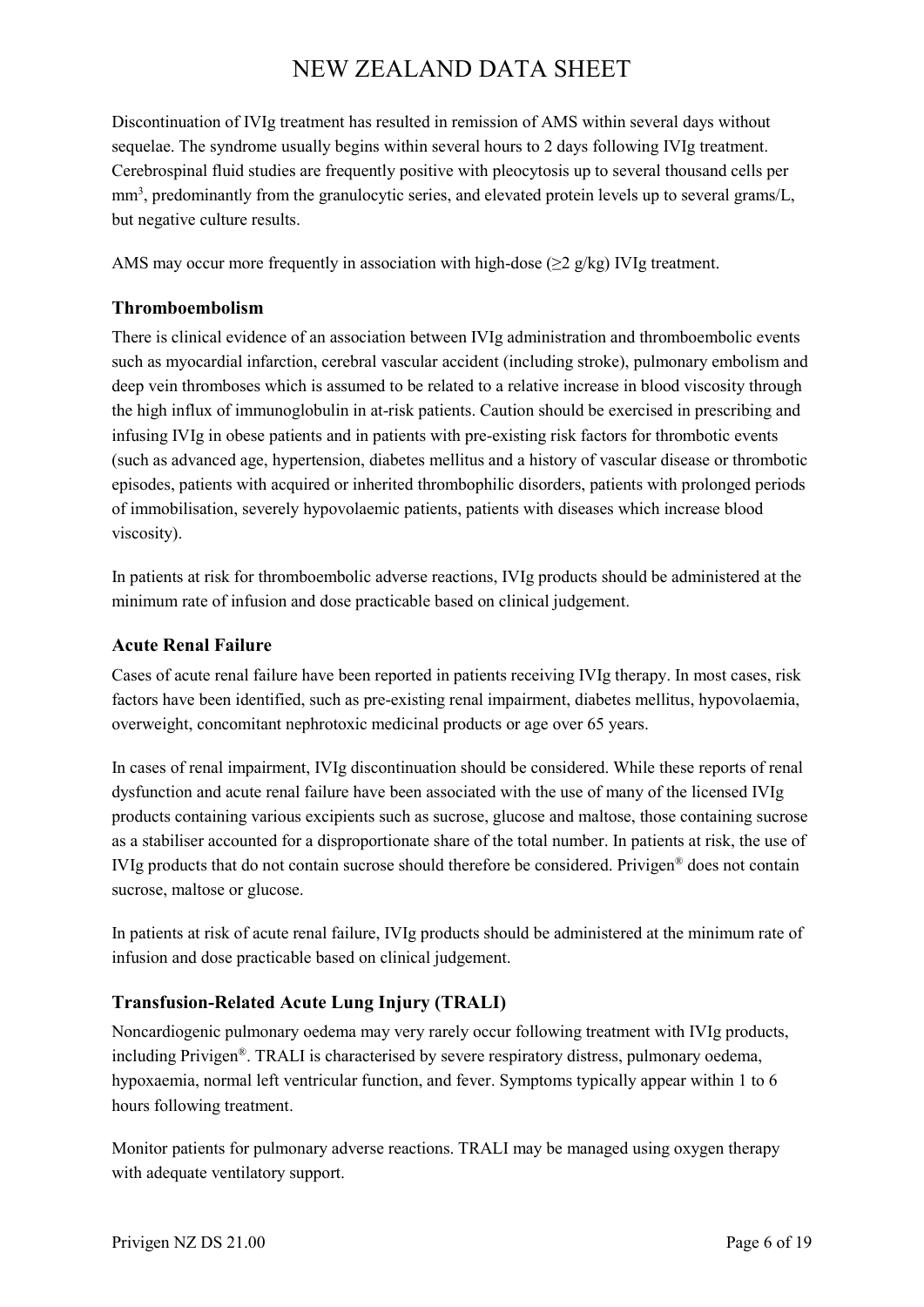#### **Pathogen safety**

Privigen® manufacture includes standard measures to prevent infections resulting from the use of medicinal products prepared from human blood or plasma. These include: donor selection, screening of individual donations and plasma pools for specific markers of infection and the inclusion of effective manufacturing steps for the inactivation/removal of viruses. These multiple, complementary manufacturing processes include two dedicated steps to reduce the possibility of pathogen transmission: virus filtration and incubation at pH 4.

Despite this, when medicinal products prepared from human blood or plasma are administered, the possibility of transmitting infective agents cannot be totally excluded. This also applies to unknown or emerging viruses and other pathogens.

The measures taken are considered effective for enveloped viruses such as human immunodeficiency virus (HIV), hepatitis B (HBV), and hepatitis C (HCV), and for the non-enveloped viruses such as hepatitis A (HAV) and parvovirus B19.

There is reassuring clinical experience regarding the lack of hepatitis A or parvovirus B19 transmission with immunoglobulins and it is also assumed that the antibody content makes an important contribution to the viral safety.

Vaccination for patients in receipt of medicinal products from human plasma should be considered where appropriate.

#### **Interference with serological testing**

After infusion of immunoglobulin the transitory rise of the various passively transferred antibodies in the patient's blood may result in misleading positive serological tests.

Passive transmission of antibodies to erythrocyte antigens, e.g. A, B, D may interfere with some serological tests for red cell allo-antibodies (e.g. Direct Agglutination Test (DAT), direct Coombs' test).

#### **Paediatric population**

Although limited data is available, it is expected that the same warnings, precautions and risk factors apply to the paediatric population.

#### **4.5 Interaction with other medicines and other forms of interaction**

#### **Live attenuated virus vaccines**

Immunoglobulin administration may impair the efficacy of live attenuated virus vaccines such as measles, mumps, rubella and varicella for a period of at least six weeks and up to three months. After administration of Privigen®, an interval of three months should elapse before vaccination with live attenuated virus vaccines. In the case of measles, this impairment may persist for up to one year. Therefore patients receiving measles vaccine should have their antibody status checked.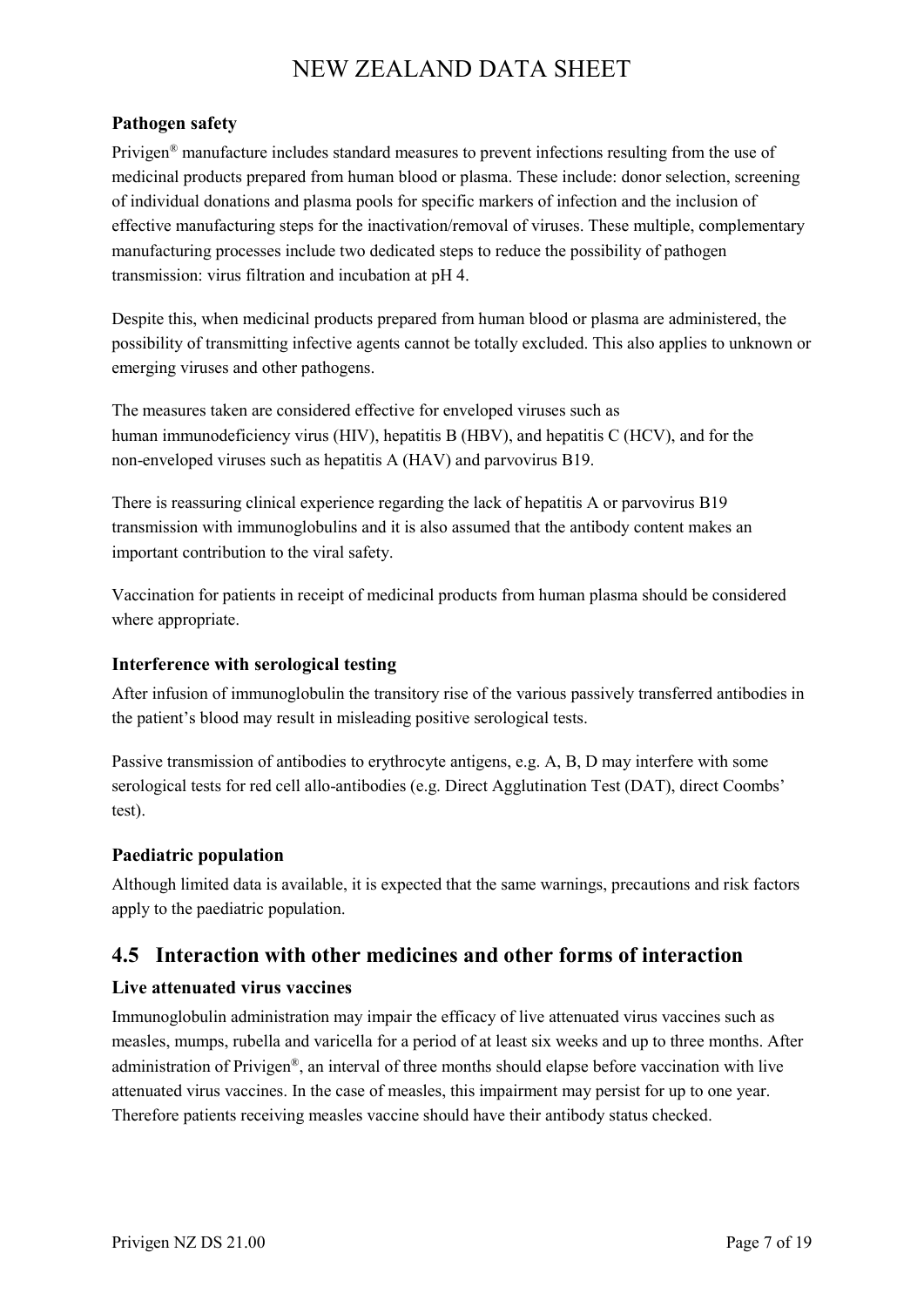#### **Medicine interactions**

The interaction of Privigen® with other medicines has not been established.

#### **4.6 Fertility, pregnancy and lactation**

#### **Pregnancy**

The safety of this medicinal product for use in human pregnancy has not been established in controlled clinical trials and therefore should only be given with caution to pregnant women and breast-feeding mothers. IVIg products have been shown to cross the placenta, increasingly during the third trimester. Clinical experience with immunoglobulins suggests that no harmful effects on the course of pregnancy, or on the foetus and the neonate are to be expected.

#### **Breast-feeding**

Immunoglobulins are excreted into breast milk and may contribute to protecting the neonate from pathogens which have a mucosal portal of entry.

#### **Fertility**

Clinical experience with immunoglobulins suggests that no harmful effects on fertility are to be expected.

#### **4.7 Effects on ability to drive and use machines**

The ability to drive and operate machines may be impaired by some adverse reactions associated with Privigen®. Patients who experience adverse reactions during treatment should wait for these to resolve before driving or operating machines.

## **4.8 Undesirable effects**

#### **Summary of the safety profile**

Intravenously administered human normal immunoglobulins have a well-established history of safety and efficacy in humans.

Adverse reactions such as chills, headache, dizziness, fever, vomiting, allergic reactions, nausea, arthralgia, low blood pressure and moderate back pain may occur occasionally in connection with intravenous administration of human immunoglobulin.

Rarely human immunoglobulin may cause a sudden fall in blood pressure and, in isolated cases, anaphylactic shock, even when the patient has shown no hypersensitivity to previous administration.

Cases of reversible aseptic meningitis and rare cases of transient cutaneous reactions have been observed with human normal immunoglobulin.

Reversible haemolytic reactions have been observed in patients, especially those with blood groups A, B, and AB (non-O blood groups) in immunomodulatory treatment.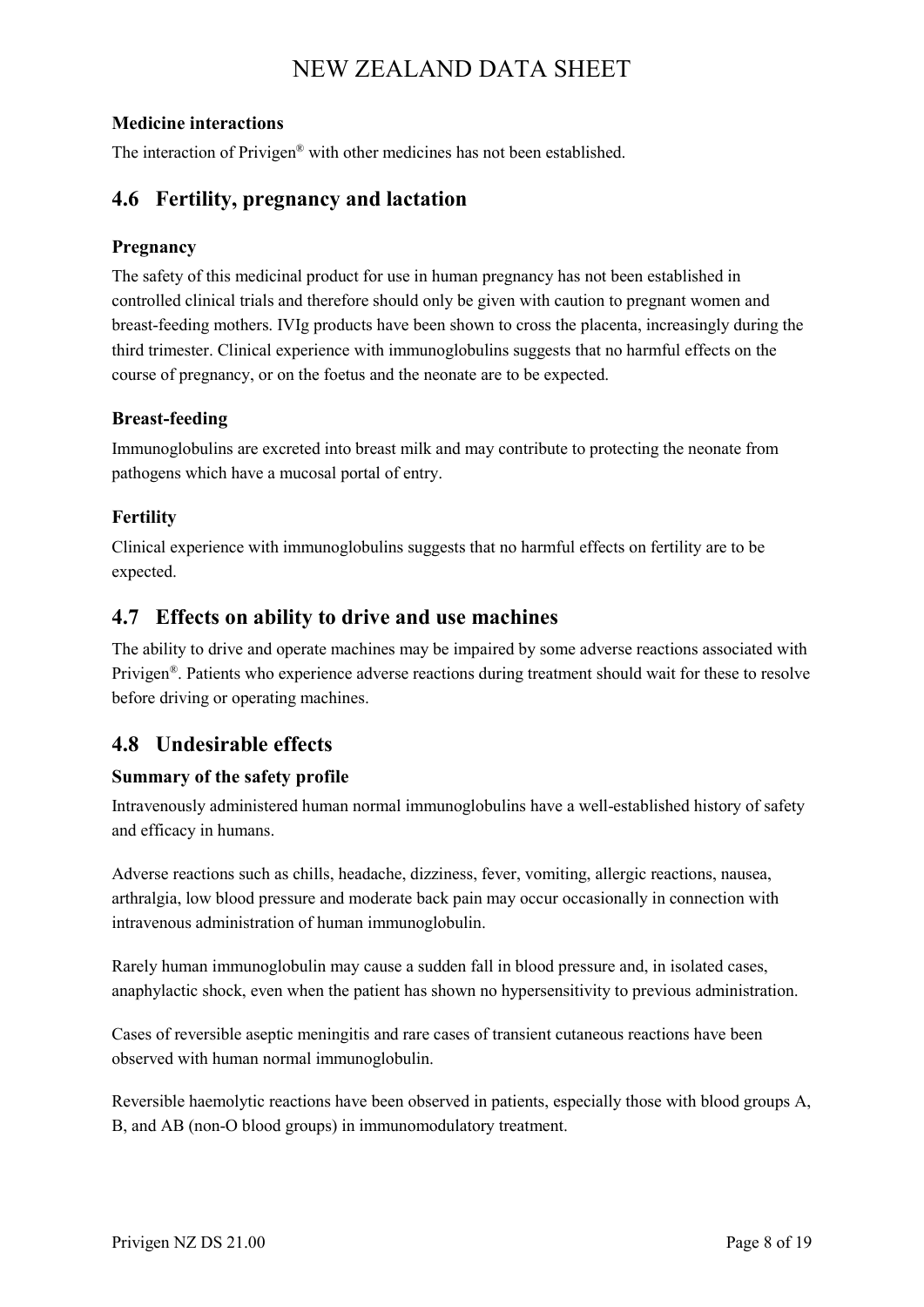Haemolysis has been reported rarely in patients given replacement therapy for PID. Rarely, haemolytic anaemia requiring transfusion may develop after high dose IVIg treatment (see section 4.4).

Increase in serum creatinine level and/or acute renal failure have been observed.

Very rarely: transfusion-related acute lung injury and thromboembolic reactions such as myocardial infarction, stroke, pulmonary embolism and deep vein thromboses events have been reported (see section 4.4).

#### **Tabulated list of adverse reactions**

Seven clinical studies were performed with Privigen® which included patients with PID, ITP and CIDP. In the pivotal PID study, 80 patients were enrolled and treated with Privigen®. Of these, 72 completed the 12 months of treatment. In the PID extension study, 55 patients were enrolled and treated with Privigen®. Another study in 11 PID patients was conducted in Japan. Two ITP studies were performed with 57 patients in each study. Two CIDP studies were performed with 28 and 207 patients, respectively.

Most adverse drug reactions (ADRs) observed in the 7 clinical studies were mild to moderate in nature.

**Table 2** shows an overview of the ADRs observed in the 7 clinical studies categorised according to MedDRA System organ class, preferred term level and frequency.

Within each frequency grouping, ADRs are presented in order of decreasing frequency.

| <b>MedDRA System Organ</b><br><b>Class</b> | <b>MedDRA Term</b>                                                                  | Frequency*      |
|--------------------------------------------|-------------------------------------------------------------------------------------|-----------------|
| Infections and infestations                | Aseptic meningitis                                                                  | Uncommon        |
| Blood and lymphatic<br>system disorders    | Anaemia, haemolysis (including haemolytic<br>anaemia) <sup>a</sup> , leukopenia     | Common          |
|                                            | Anisocytosis (including microcytosis),<br>thrombocytosis                            | Uncommon        |
|                                            | Decreased neutrophil count                                                          | Unknown         |
| Immune system disorders                    | Hypersensitivity                                                                    | Common          |
|                                            | Anaphylactic shock                                                                  | Unknown         |
| Nervous system disorders                   | Headache (including sinus headache, migraine,<br>head discomfort, tension headache) | Very common     |
|                                            | Dizziness (including vertigo)                                                       | Common          |
|                                            | Somnolence, tremor                                                                  | <b>Uncommon</b> |
| Cardiac disorders                          | Palpitations, tachycardia                                                           | Uncommon        |

**Table 2: Frequency of Adverse Drug Reactions (ADRs) in clinical studies with Privigen®**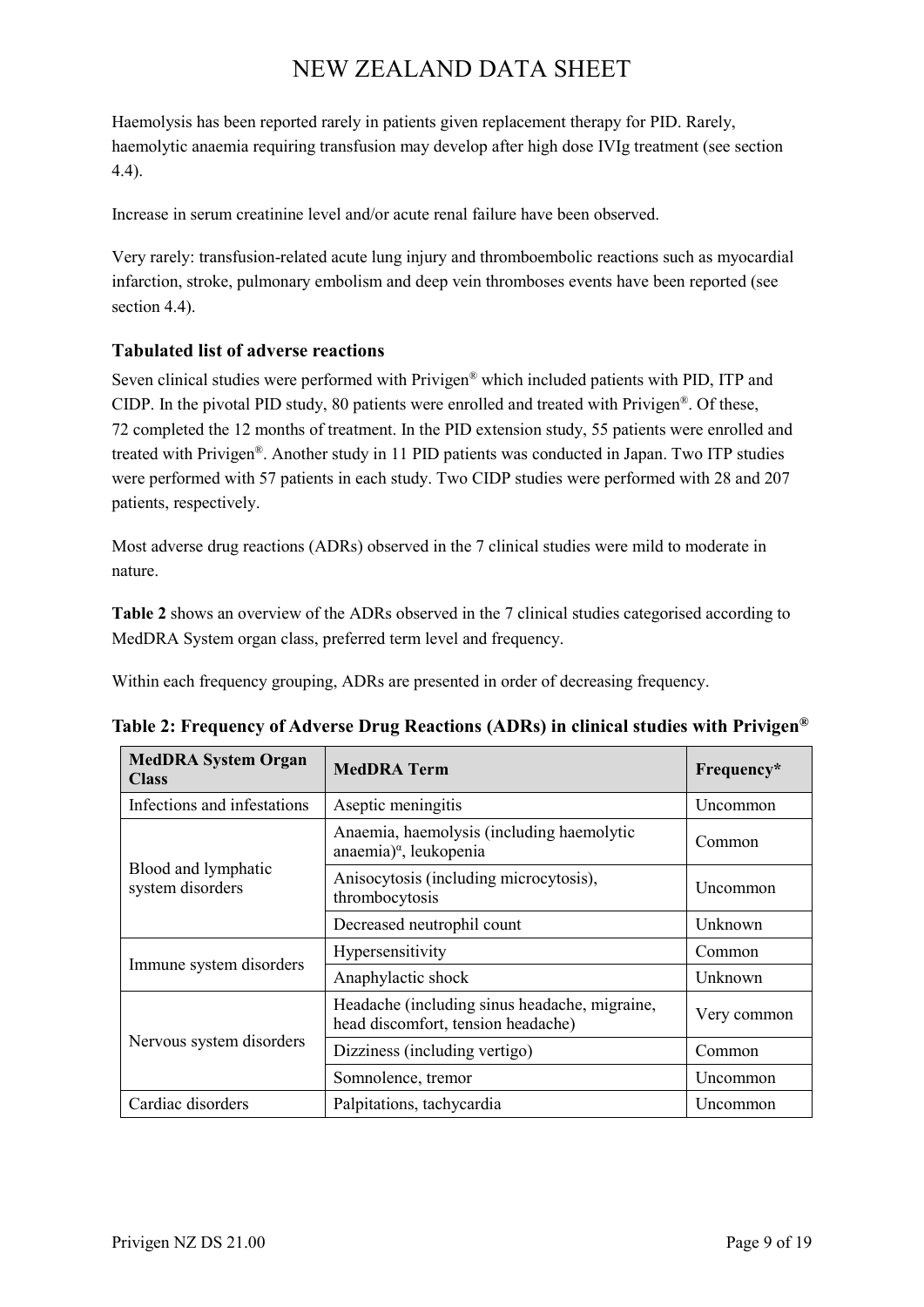| Vascular disorders                                         | Hypertension, flushing (including hot flush,<br>hyperaemia), hypotension                                                                                                                                                                                | Common      |
|------------------------------------------------------------|---------------------------------------------------------------------------------------------------------------------------------------------------------------------------------------------------------------------------------------------------------|-------------|
|                                                            | Thromboembolic events, vasculitis (including<br>peripheral vascular disorder)                                                                                                                                                                           | Uncommon    |
|                                                            | Transfusion-related acute lung injury                                                                                                                                                                                                                   | Unknown     |
| Respiratory, thoracic and<br>mediastinal disorders         | Dyspnoea (including chest pain, chest discomfort,<br>painful respiration)                                                                                                                                                                               | Common      |
| Gastrointestinal disorders                                 | Nausea, vomiting, diarrhoea, abdominal pain                                                                                                                                                                                                             | Common      |
| Hepatobiliary disorders                                    | Hyperbilirubinaemia                                                                                                                                                                                                                                     | Common      |
| Skin and subcutaneous<br>tissue disorders                  | Skin disorder (including rash, pruritus, urticaria,<br>maculo-papular rash, erythema, skin exfoliation)                                                                                                                                                 | Common      |
| Musculoskeletal and<br>connective tissue disorders         | Myalgia (including muscle spasms,<br>musculoskeletal stiffness, musculoskeletal pain)                                                                                                                                                                   | Common      |
| Renal and urinary<br>disorders                             | Proteinuria, increased blood creatinine                                                                                                                                                                                                                 | Uncommon    |
|                                                            | Acute renal failure                                                                                                                                                                                                                                     | Unknown     |
| General disorders and<br>administration site<br>conditions | Pain (including back pain, pain in extremity,<br>arthralgia, neck pain, facial pain), pyrexia<br>(including chills), influenza like illness (including<br>nasopharyngitis, pharyngolaryngeal pain,<br>oropharyngeal blistering, throat tightness)       | Very common |
|                                                            | Fatigue, asthenia (including muscular weakness)                                                                                                                                                                                                         | Common      |
|                                                            | Injection site pain (including infusion site<br>discomfort)                                                                                                                                                                                             | Uncommon    |
| Investigations                                             | Decreased haemoglobin (including decreased red<br>blood cell count, decreased haematocrit),<br>Coombs' (direct) test positive, increased alanine<br>aminotransferase, increased aspartate<br>aminotransferase, increased blood lactate<br>dehydrogenase | Common      |

\*Frequencies were evaluated according to the following conventions: very common ( $\geq$ 1/10), common ( $\geq$ 1/100 to  $\langle 1/10 \rangle$ , uncommon ( $\geq 1/1000$  to  $\langle 1/100 \rangle$ ). For spontaneous post-marketing ADRs, the reporting frequency is categorised as unknown.

 $\alpha$  The frequency is calculated based on studies completed prior to implementation of the immunoaffinity chromatography isoagglutinin reduction step into Privigen® production.

#### **Paediatric population**

In Privigen® clinical studies with paediatric patients, the frequency, nature and severity of adverse reactions did not differ between children and adults.

#### **Reporting of suspected adverse reactions**

Reporting suspected adverse reactions after authorisation of the medicine is important. It allows continued monitoring of the benefit/risk balance of the medicine. Healthcare professionals are asked to report any suspected adverse reactions via https://nzphvc.otago.ac.nz/reporting/

## **4.9 Overdose**

Overdose may lead to fluid overload and hyperviscosity, particularly in patients at risk, including elderly patients or patients with cardiac, or renal impairment.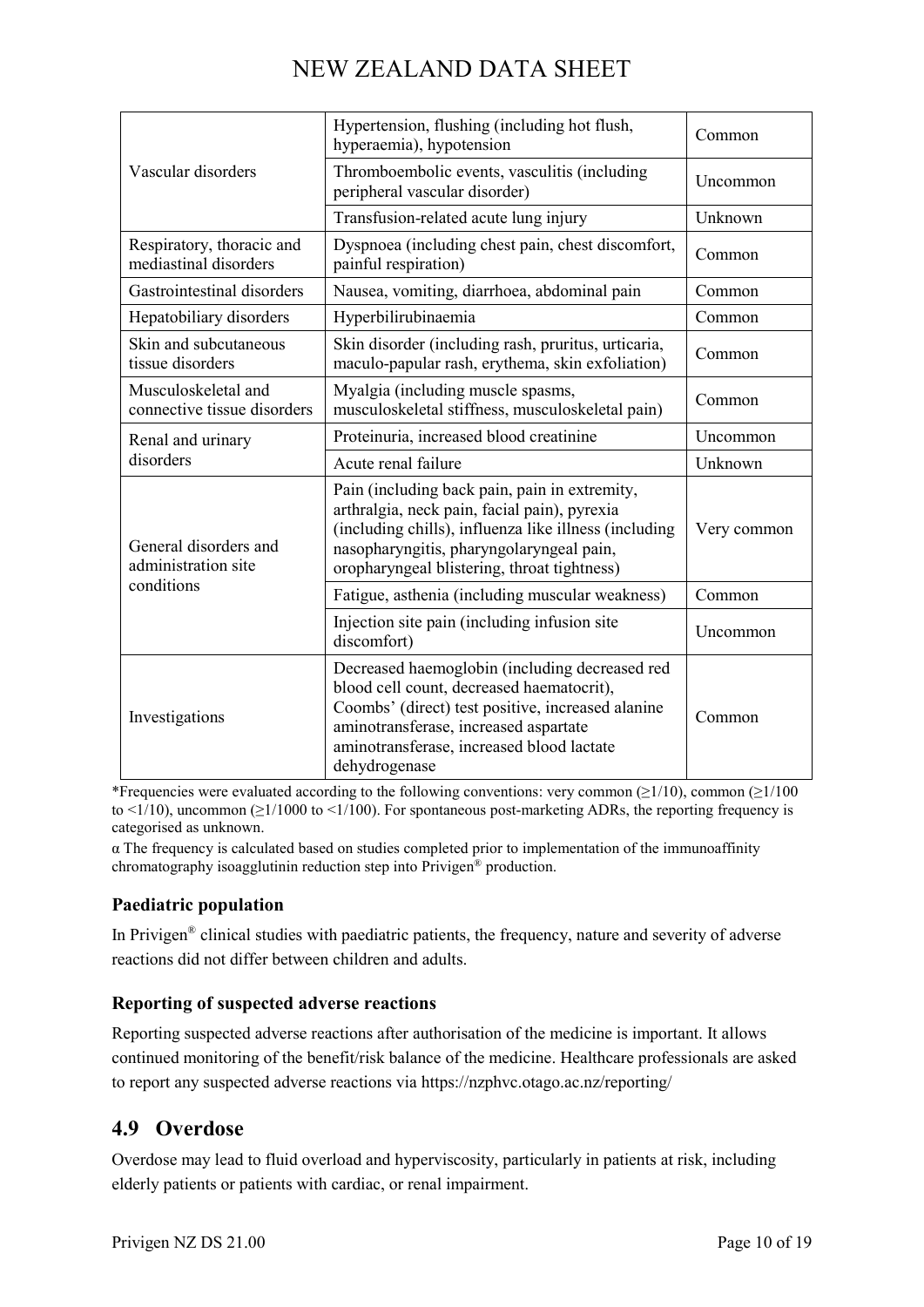For advice on the management of overdose please contact the National Poisons Centre on 0800 POISON (0800 764766).

## **5 PHARMACOLOGICAL PROPERTIES**

## **5.1 Pharmacodynamic properties**

Privigen® is prepared from plasma from 1000 or more human donors. The manufacturing process for Privigen<sup>®</sup> includes the following steps: ethanol precipitation of the IgG plasma fraction, followed by octanoic acid fractionation and incubation at pH 4. Subsequent purification steps comprise depth filtration, anion exchange chromatography, immunoaffinity chromatography to specifically reduce blood group A and B antibodies (isoagglutinins A and B, see section 4.8, section 5.1) and a virus filtration step that can remove particles to a size of 20 nm.

#### **Mechanism of action**

Privigen<sup>®</sup> contains mainly IgG that are present in the normal human population and that show a broad spectrum of functionally intact antibodies against infectious agents. The Fc and Fab functions of the IgG molecule are retained. In replacement therapy adequate doses of Privigen® may restore abnormally low IgG levels to within the normal range.

The IgG subclass distribution in Privigen® corresponds approximately to that of native human plasma.

The formulation of Privigen® minimises the formation of IgG dimers. The minimisation of IgG dimers is important for the tolerability of the product.

The mechanism of action in indications other than replacement therapy is not fully elucidated, but includes immunomodulatory effects.

#### **Pharmacodynamic effects**

The efficacy of Privigen® has been evaluated in 5 Phase III clinical studies; 1 ITP study; 2 CIDP studies (PRIMA and PATH) and 2 PID studies.

Additional safety data were collected in a Post-Authorisation Safety Study (PASS), an observational multicentre trial in patients with various immunological conditions performed in the US.

#### **PID**

In the PID study, a total of 80 patients between 3 and 69 years of age were treated with a median dose of 200 to 888 mg/kg body weight (bw) for a maximum of 12 months. The administration of Privigen® every 3 or 4 weeks resulted in stable serum IgG trough levels throughout the treatment period with mean IgG trough levels ranging from 8.84 g/L to 10.27 g/L.

The primary endpoint was the annual rate of acute Serious Bacterial Infections (SBI), defined as pneumonia, bacteraemia/septicaemia, osteomyelitis/septic arthritis, bacterial meningitis, and visceral abscess, per subject, per year. The observed annual rate of acute SBI was 0.08 infections per subject per year (upper 1-sided 97% CI 0.182), which met the predefined success rate of less than one acute SBI per subject, per year.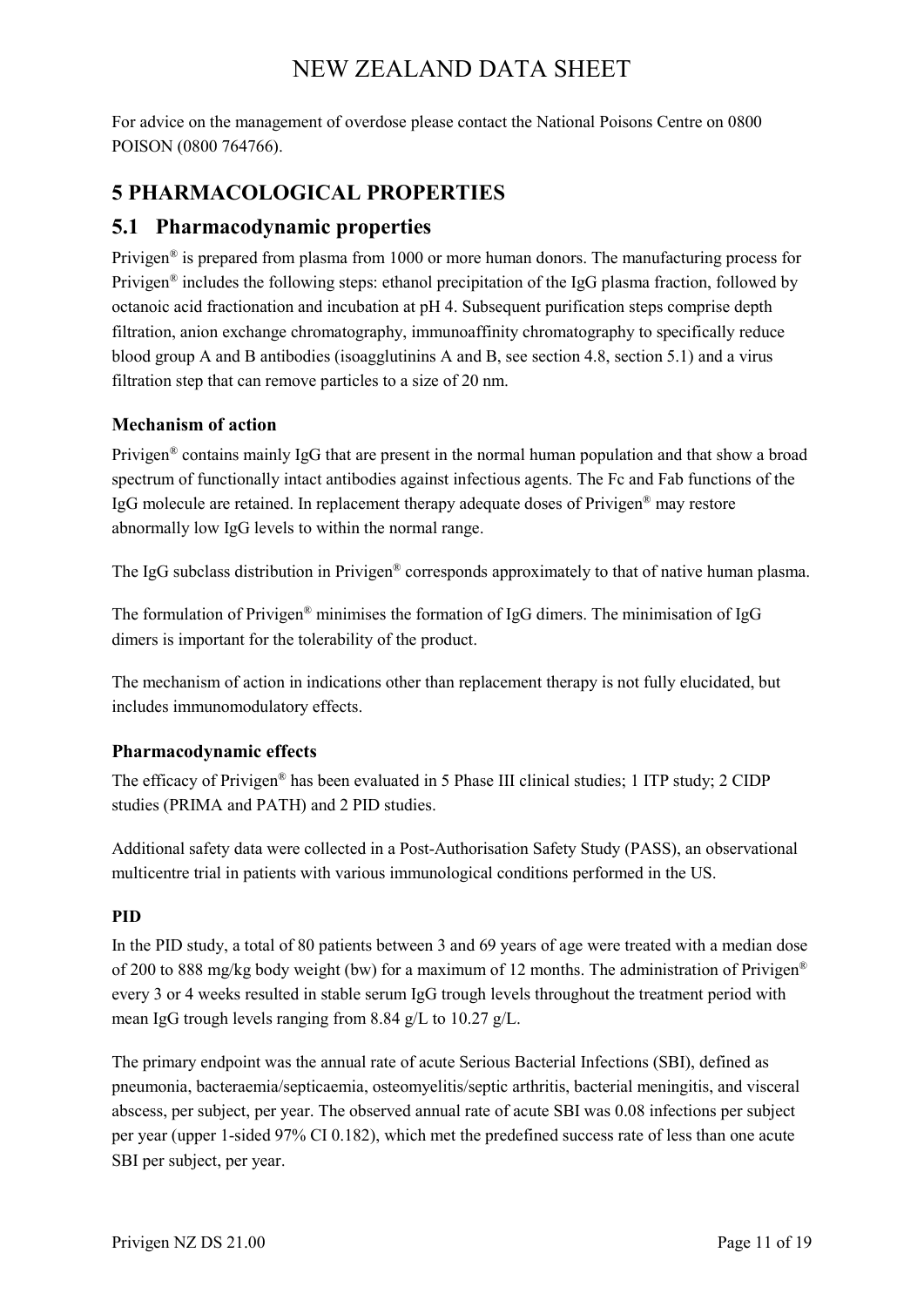The secondary endpoints in the PID study included: rate of any infection (3.55 per subject year), days out of work/school/day care/unable to perform normal activities due to illness (7.94 days, per subject year), days of hospitalisation (2.31 days, per subject year), and use of antibiotics (87.4 days, per subject year).

A phase 3 study conducted in Japan assessed the PK and safety of Privigen® in 11 subjects with PID.

#### **ITP**

A total of 57 patients aged 15 to 69 years with chronic ITP and a platelet count of  $\leq$ 20 x 10<sup>9</sup>/L were treated with 1  $g/kg$  bw of Privigen<sup>®</sup> on each of the two consecutive days. A rise in platelet count to at least 50 x  $10^9$ /L within 7 days after the first infusion was observed in 46 of the 57 patients studied. The median time to achieve this platelet response was 2.5 days after the first infusion (primary endpoint). After day one (i.e. on day two prior to the second dosing) 43% of the patients reached this response. For those patients who responded, the median duration of platelet count  $\geq 50 \times 10^9$ /L was 15.4 days (range: 1 to >82 days).

# **Treatment of neurological disorders**

#### **CIDP**

In the first CIDP study, a prospective multicentre open-label trial (PRIMA-Privigen<sup>®</sup> Impact on Mobility and Autonomy study), 28 patients with CIDP (13 patients were and 15 patients were not on IVIg treatment at study screening) received a loading dose of 2 g/kg bw given over 2–5 days followed by up to 7 maintenance doses of 1 g/kg bw over 1–2 days every 3 weeks. Patients on IVIg treatment at study screening were withdrawn from IVIg treatment until confirmed deterioration had occurred before the start of Privigen<sup>®</sup> treatment. On the adjusted 10-point INCAT (Inflammatory Neuropathy Cause and Treatment) scale a clinically meaningful improvement of at least 1-point from baseline to treatment week 25 was observed in 17 out of 28 patients. The INCAT responder rate therefore, was 60.7% (95% confidence interval [42.41, 76.43]). Fifty three percent (9/17) of the responding patients responded after receiving the initial induction dose at week 4 and 94% (16/17) of patients responded by week 10.

In the second CIDP clinical study, a prospective, multicentre, randomised, placebo-controlled study (PATH-Polyneuropathy and Treatment with Hizentra<sup>®</sup>), 207 subjects with CIDP received Privigen<sup>®</sup> in the pre-randomisation phase of the study. All subjects had previously received IVIg treatment for at least 8 weeks prior to entering the study. IVIg-dependence was confirmed by clinically evident deterioration during an IVIg withdrawal phase of up to 12 weeks. In subjects who were IVIgdependent 207 received a Privigen<sup>®</sup> loading dose of 2 g/kg bw, followed by up to 4 Privigen<sup>®</sup> maintenance doses of 1 g/kg bw every 3 weeks for up to 13 weeks.

Following clinical deterioration during IVIg withdrawal, clinical improvement of CIDP was primarily defined by a decrease of  $\geq 1$  point in the adjusted INCAT score. Additional measures of CIDP improvement were a Rasch-built Overall Disability Scale (R-ODS) increase of ≥4 points, a mean grip strength increase of ≥8 kPa, or a Medical Research Council (MRC) sum score increase of ≥3 points. Overall, 91% of subjects (188 patients) showed improvement in at least one of the criteria above by week 13.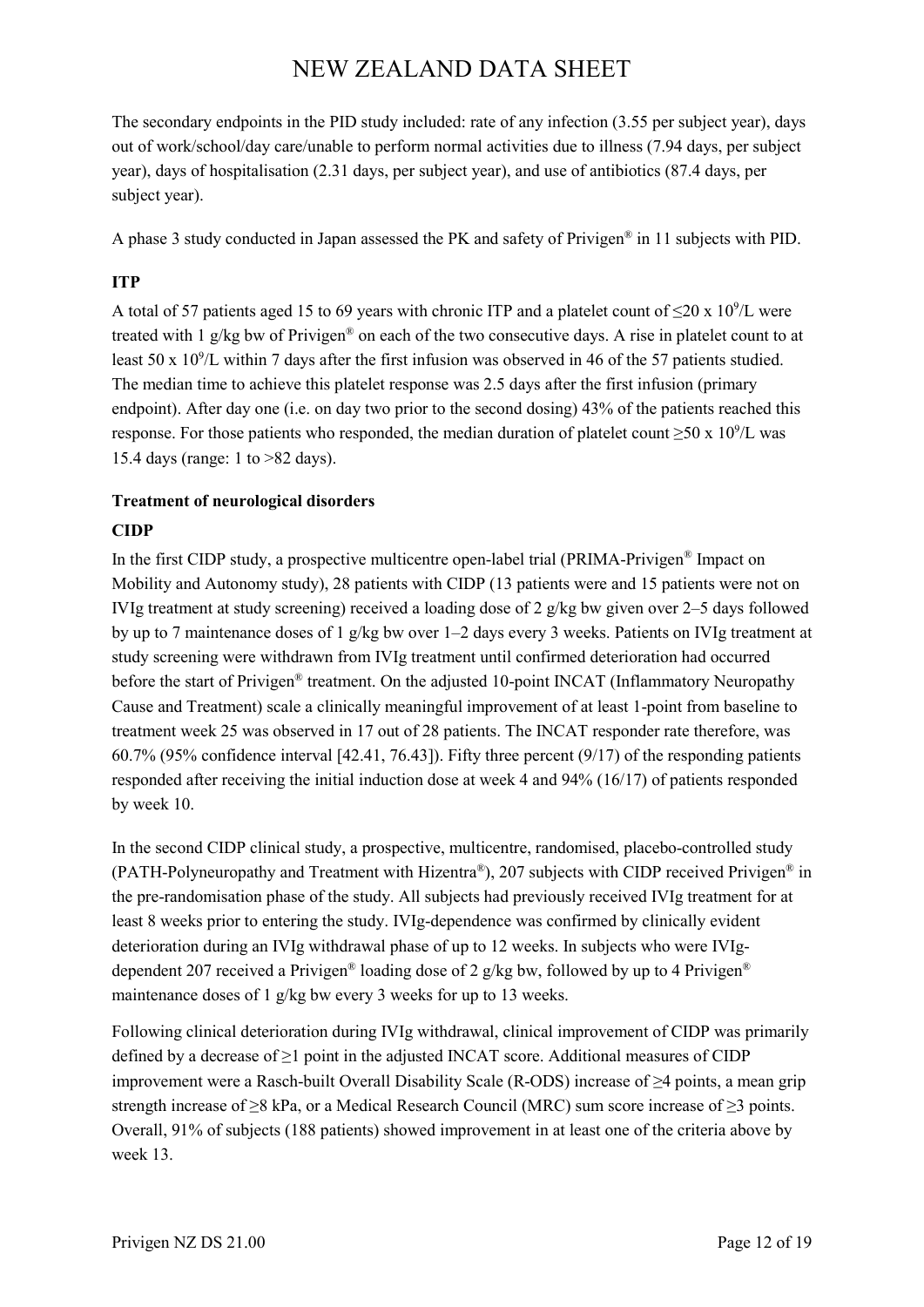By adjusted INCAT score, the responder rate by week 13 was 72.9% (151 / 207 patients), with 149 patients responding already by week 10. A total of 43 of the 207 patients achieved a better CIDP status as assessed by adjusted INCAT score compared to their CIDP status at study entry.

The comparability of the response rates by adjusted INCAT score between the PRIMA and PATH studies are shown in **Figure 1**.

#### **Figure 1. Percentage of Responders (Adjusted INCAT Score)**



IVIg: intravenous immunoglobulin; Ref Visit: reference visit; IVIg-pretreated: patients on IVIg treatment at study screening; IVIg-untreated: patients naive or not on IVIg treatment for ≥1 year at study screening.

The mean improvement at the end of the treatment period in adjusted INCAT score compared to reference visit was 1.4 points in the PRIMA study (1.8 points in IVIg-pretreated subjects) and 1.2 points in PATH study.

In PRIMA, the percentage of responders based on MRC score (defined as an increase by  $\geq$ 3 points) was 85% (87% in the IVIg-untreated and 82% in IVIg-pretreated) and 57% in PATH. The overall median time to first MRC sum score response in PRIMA was 6 weeks (6 weeks in the IVIg-untreated and 3 weeks in the IVIg-pretreated) and 9.3 weeks in PATH. MRC sum score in PRIMA improved by 6.9 points (7.7 points for IVIg-untreated and 6.1 points for IVIg-pretreated) and by 3.6 points in PATH.

The grip strength of the dominant hand improved by 14.1 kPa (17.0 kPa in IVIg-untreated and 10.8 kPa in IVIg-pretreated subjects) in the PRIMA study, while in PATH the grip strength of the dominant hand improved by 12.2 kPa. For the non dominant hand similar results were observed in both studies, PRIMA and PATH.

Overall the efficacy and safety profiles of Privigen® in the PRIMA and the PATH studies in CIDP patients were comparable taking into account differences in duration of treatment, etc.

Privigen® has comparable characteristics to other IVIg products that have been used in the management of Chronic Inflammatory Demyelinating Polyneuropathy (CIDP), Multifocal Motor Neuropathy (MMN), Myasthenia Gravis (MG), Lambert-Eaton Myasthenic Syndrome (LEMS) and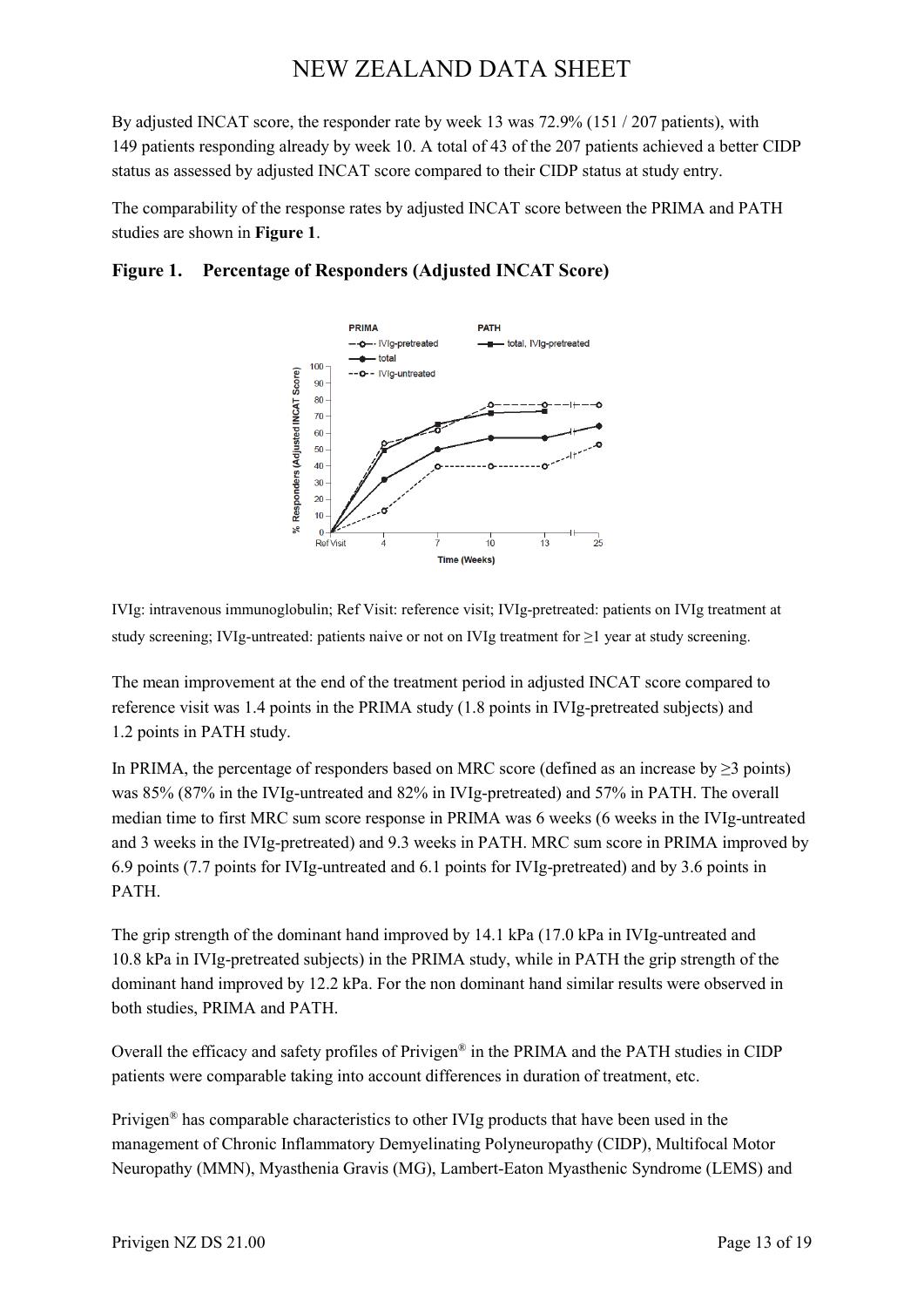Stiff Person Syndrome (SPS). In addition, the adverse reactions reported in the literature for IVIg when used in these indications were comparable with those reported for other indications. It is therefore expected that Privigen® will have a comparable efficacy and safety profile to other IVIg products in the management of these indications.

There are several randomised controlled clinical trials in the literature examining the efficacy and safety of the use of IVIg in the treatment of patients with CIDP, MMN and MG. Whilst the evidence for the efficacy of IVIg in the management of CIDP and acute exacerbations of MG is clear, data for the treatment of MMN is not as definitive. Clinical trials for the use of IVIg for MMN showed an increase in muscle strength but no impact on the disability scale.

The efficacy and safety of IVIg in the treatment of patients with stiff person syndrome and LEMS has only been demonstrated in a single randomised controlled clinical trial for each condition.<sup>1,2</sup>

The clinical trial data in these indications demonstrates that response to IVIg treatment may be variable or inadequate.

#### **Post-Authorisation Safety Study (PASS) in patients with various immunological conditions**

In an observational hospital-based cohort PASS, the risk of haemolytic anaemia following Privigen® therapy was evaluated in patients with various immunological conditions from 1 January 2008 to 30 April 2019. The risk of haemolytic anaemia was assessed prior (baseline) and after the implementation of a risk minimisation measure, the introduction of the IAC step in the Privigen® manufacturing process. The IAC step was shown to produce a 2-titre step (75%) reduction of isoagglutinins, from a median anti-A of 32 to 8 and from a median anti-B of 16 to 4.

Of the 9439 patients who received Privigen® prior to the introduction of the IAC step, 47 cases of haemolytic anaemia were identified. Following the introduction of IAC, 7759 patients received Privigen®, with 4 cases of haemolytic anaemia. A statistically significant reduction of 89% in the rate of haemolytic anaemia (based on an incidence rate ratio of 0.11; adjusted for in-/outpatient setting, age, sex, Privigen<sup>®</sup> dose and indication for Privigen<sup>®</sup> use; one-sided p-value <0.01) was observed after implementation of the IAC step compared to baseline.

The reduction in probable haemolytic anaemia incidence rate after IAC implementation versus baseline was especially pronounced in patients treated with Privigen<sup>®</sup> doses  $\geq 0.75$  g/kg bw.

Additionally, 28 paediatric patients with CIDP <18 years of age were identified throughout the entire study period from 1 January 2008 to 30 April 2019. None of the paediatric patients given a total of 486 Privigen® administrations experienced haemolytic anaemia, AMS, acute renal failure, severe anaphylactic reaction or a thromboembolic event. Two patients experienced a moderate anaphylactic reaction equating to 0.4% of all Privigen® administrations.

#### **Paediatric population**

No differences were seen in the pharmacodynamic properties between adult and paediatric study patients.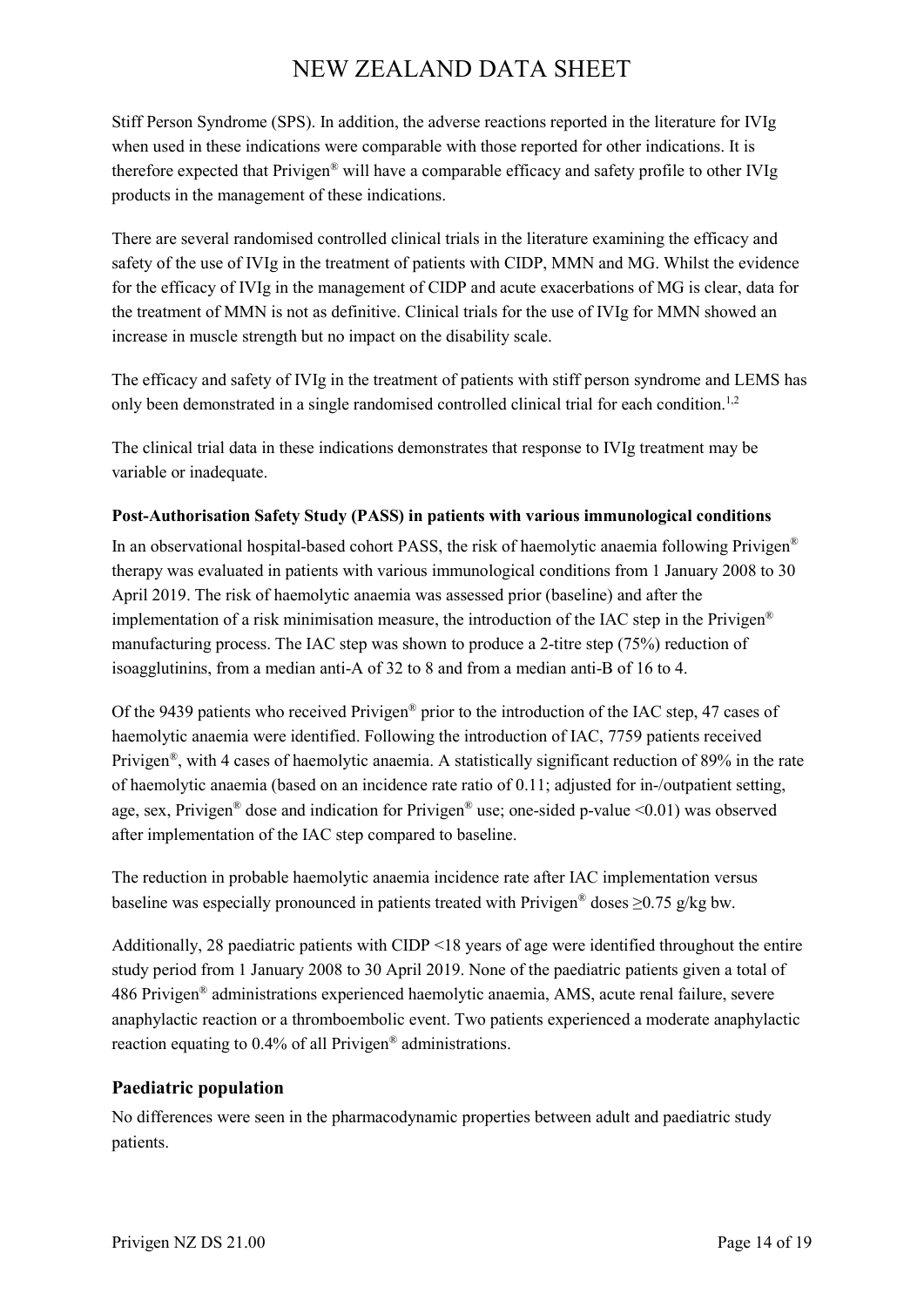#### **PID**

Privigen® was evaluated in 19 children and 12 adolescents with PID. There were no apparent differences in the safety and efficacy profiles when compared to these profiles in adult patients. No paediatric specific dose was necessary to achieve the desired serum IgG levels. The use of Privigen® has not been established in paediatric patients with PID under the age of three years.

#### **ITP**

The use of Privigen® has not been established in patients with ITP under the age of 15 years.

#### **CIDP, MMN, MG, LEMS and SPS**

The use of Privigen® has not been established in patients with neurological indications under the age of 18 years. In CIDP patients no differences were observed in the pharmacodynamic properties and safety profile between adult and paediatric study patients.

#### **Elderly**

Clinical studies of Privigen® did not include sufficient numbers of patients aged 65 years and over to determine whether they respond differently than younger patients.

#### **5.2 Pharmacokinetic properties**

#### **Absorption**

Human normal immunoglobulin is immediately and completely bioavailable in the recipient's circulation after intravenous administration.

#### **Distribution**

It is distributed relatively rapidly between plasma and extravascular fluid. After approximately 3– 5 days, equilibrium is reached between the intra- and extravascular compartments.

#### **Elimination**

IgG and IgG-complexes are broken down in cells of the reticuloendothelial system. The half-life may vary from patient to patient, particularly in patients with primary immunodeficiencies.

The pharmacokinetic parameters for Privigen® were determined in a clinical study in PID patients (see section 5.1). Twenty-five patients (aged 13 to 69 years) participated in the pharmacokinetic assessment (see **Table 3**).

#### **Table 3: Pharmacokinetic parameters of Privigen® in 25 PID patients**

| <b>Parameter</b>                | <b>Median (Range)</b> |
|---------------------------------|-----------------------|
| $C_{\text{max}}$ (peak, $g/L$ ) | $23.4(10.4-34.6)$     |
| $C_{\min}$ (trough, $g/L$ )     | $10.2(5.8-14.7)$      |
| $t_{\frac{1}{2}}$ (days)        | $36.6(20.6 - 96.6)$   |

 $C_{\text{max}}$ , maximum serum concentration.

 $C_{\text{min}}$ , trough minimum serum concentration.

t½, elimination half-life.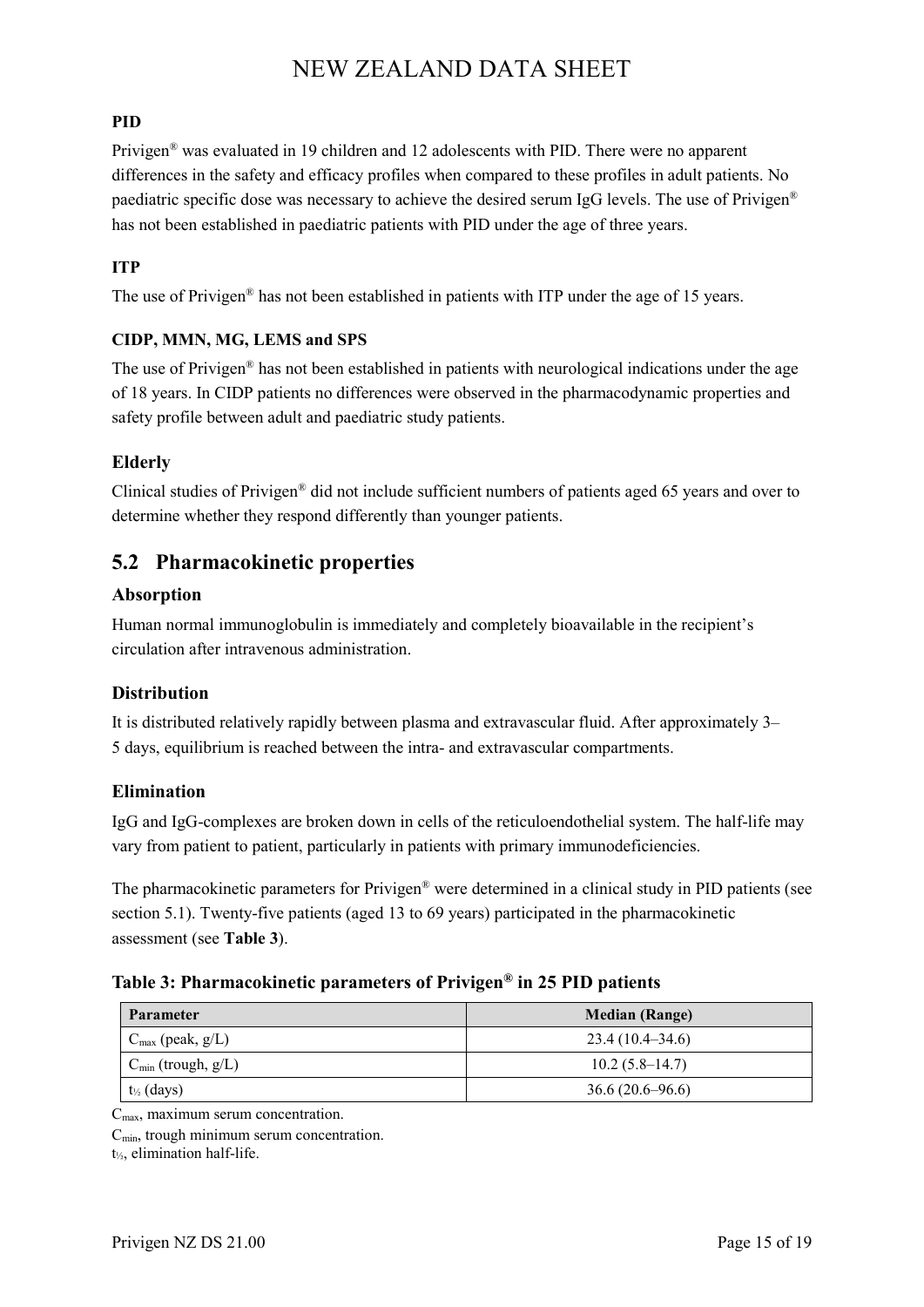The median half-life of Privigen® in PID patients was 36.6 days.

#### **Paediatric population**

No differences were seen in the pharmacokinetic parameters between adult and paediatric study patients with PID. There are no data on pharmacokinetic properties in paediatric patients with CIDP.

## **5.3 Preclinical safety data**

Immunoglobulins are normal constituents of the human body. L-proline is a physiological, nonessential amino acid.

The safety of Privigen® has been investigated in several preclinical studies with particular reference to the excipient L-proline. Studies in rats given daily L-proline doses of 1450 mg/kg bw did not show any evidence of teratogenicity or embryotoxicity. Genotoxicity studies of L-proline did not show any pathological findings.

Some published studies pertaining to hyperprolinaemia have shown that long-term, high doses of Lproline have effects on brain development in very young rats. However, in studies where the dosing was designed to reflect the clinical indications for Privigen®, no effects on brain development were observed. Further safety-pharmacology studies of L-proline in adult and juvenile rats did not reveal behavioural disorders.

Immunoglobulins are natural components of the human body. Data from animal testing of acute and chronic toxicity and embryofoetal toxicity of immunoglobulins are inconclusive on account of interactions between immunoglobulins from heterogeneous species and the induction of antibodies to heterologous proteins. In local tolerability studies in rabbits in which Privigen® was administered intravenously, paravenously, intra-arterially, and subcutaneously, the product was well tolerated.

## **6 PHARMACEUTICAL PARTICULARS**

## **6.1 List of excipients**

L-proline, water for injections

## **6.2 Incompatibilities**

This medicine must not be mixed with other medicines, diluents, or solvents except those mentioned in section 6.6, and should be administered by a separate infusion line.

## **6.3 Shelf life**

3 years

#### **Shelf life after first opening:**

Use in one patient on one occasion only. Privigen<sup>®</sup> contains no antimicrobial preservative. It must, therefore, be used immediately after opening the bottle.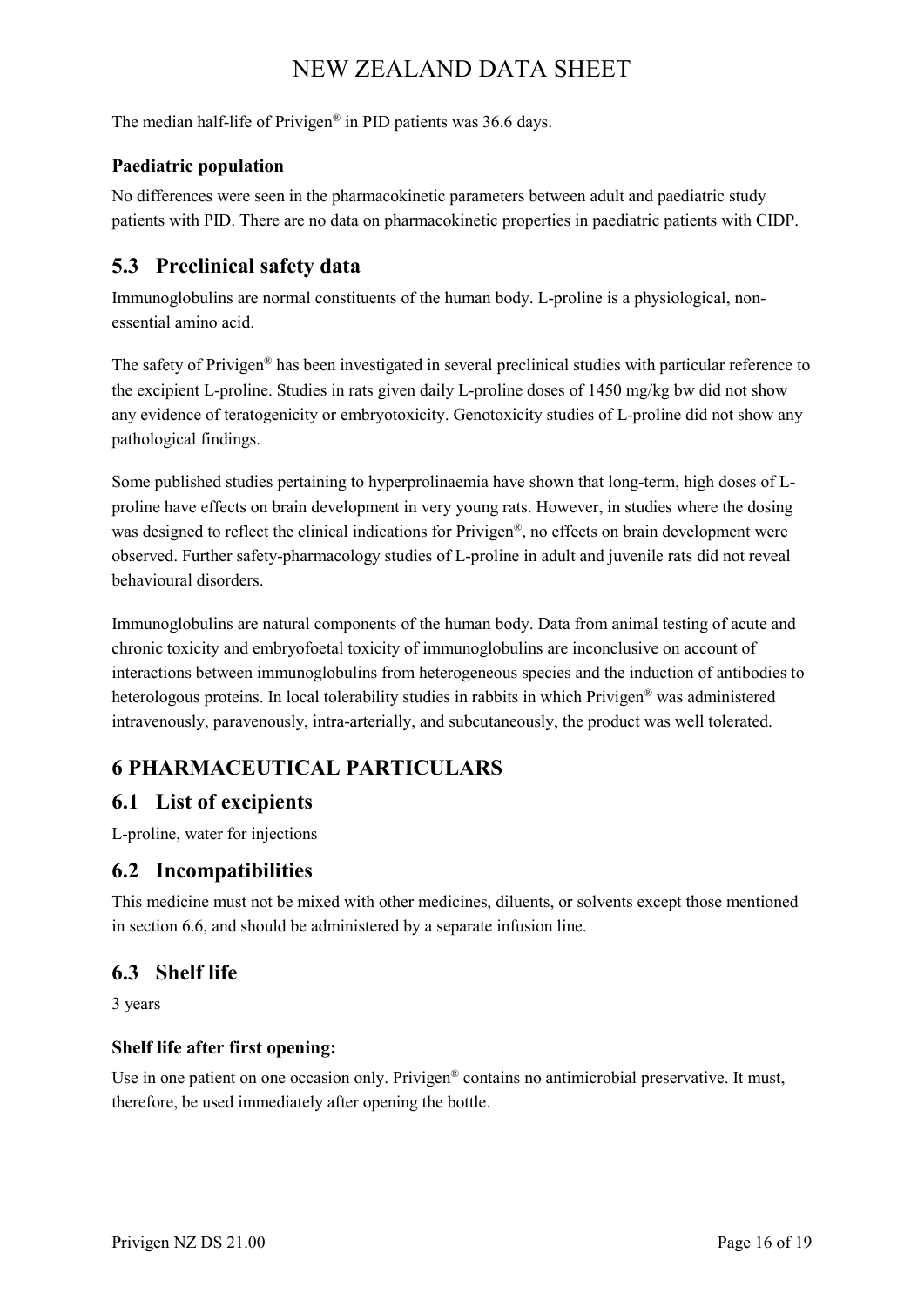## **6.4 Special precautions for storage**

Store below 25°C (Do not freeze).

Do not use if the solution has been frozen.

Do not shake.

Keep the bottle in the outer carton in order to protect from light.

For storage conditions after first opening of the medicine, see section 6.3.

## **6.5 Nature and contents of container**

Privigen<sup>®</sup> is presented as a 10% (100 g/L) solution for intravenous infusion. The solution is dispensed into a clear glass bottle and closed with a latex-free rubber stopper and aluminium crimp cap, with a plastic flip-off disc providing a tamper-evident seal.

#### **Pack sizes**

One bottle of 50 mL solution containing 5 g human normal immunoglobulin. One bottle of 100 mL solution containing 10 g human normal immunoglobulin. One bottle of 200 mL solution containing 20 g human normal immunoglobulin. One bottle of 400 mL solution containing 40 g human normal immunoglobulin.

Not all pack sizes may be marketed.

## **6.6 Special precautions for disposal and other handling**

Privigen® is packaged as a ready-to-use solution in single use bottles.

The product should be at room or body temperature before use. Privigen® should always be administered by intravenous (IV) infusion using appropriate administration equipment. Privigen® is packaged in a glass bottle that must be vented during use. Privigen® must not be mixed with physiological saline. The infusion line may, however, be primed or flushed with physiological saline (0.9% sodium chloride).

Always pierce the stopper at its centre, within the marked area.

If desired, Privigen® can be diluted with glucose 5% solution, using aseptic technique.

The solution should be clear or slightly opalescent. Do not use solutions that are cloudy or have particulate matter. Do not shake. Slight yellow colouration is of no concern and the product can still be used. Do not use if turbid.

Any unused portion should be discarded appropriately.

## **7 MEDICINE SCHEDULE**

Prescription Medicine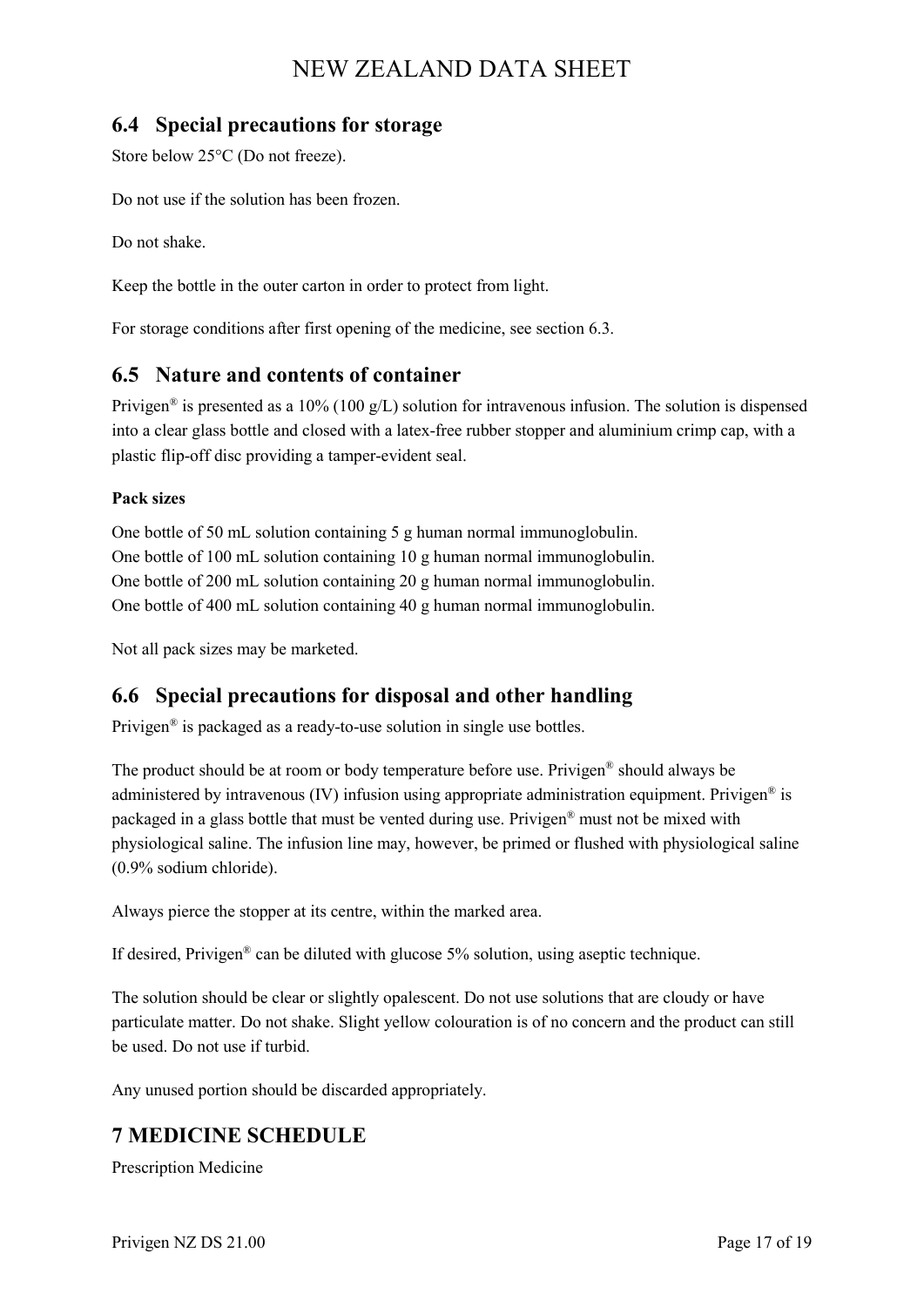## **8 SPONSOR**

CSL Behring (NZ) Limited PO Box 62590 Greenlane Auckland 1546 New Zealand

For Medical/Technical Enquiries: TOLL FREE: 0800 640 677

For Customer Service Enquiries: TOLL FREE: 0800 841 532

customerservice@cslbehring.com.au

[www.cslbehring.com.au](http://www.cslbehring.com.au/)

#### **Manufacturer**

CSL Behring (Australia) Pty Ltd 189–209 Camp Road Broadmeadows VIC 3047 Australia

#### **Distributor**

New Zealand Blood Service 71 Great South Road Epsom Auckland New Zealand

#### **9 DATE OF FIRST APPROVAL**

12 May 2011

#### **10 DATE OF REVISION OF THE TEXT**

12 May 2020

® Registered trademark of CSL Limited Group of Companies

#### **REFERENCES**

- 1. Bain PG, Motomura M, Newsom-Davis et al. Effects of intravenous immunoglobulin on muscle weakness and calcium-channel autoantibodies in the Lambert-Eaton myasthenic syndrome. Neurology 1996;47:678–83.
- 2. Dalakas MC, Fujii M, Li M, et al. High-dose Intravenous Immune Globulin for Stiff-Person Syndrome. N Eng J Med 2001;345:1870–6.